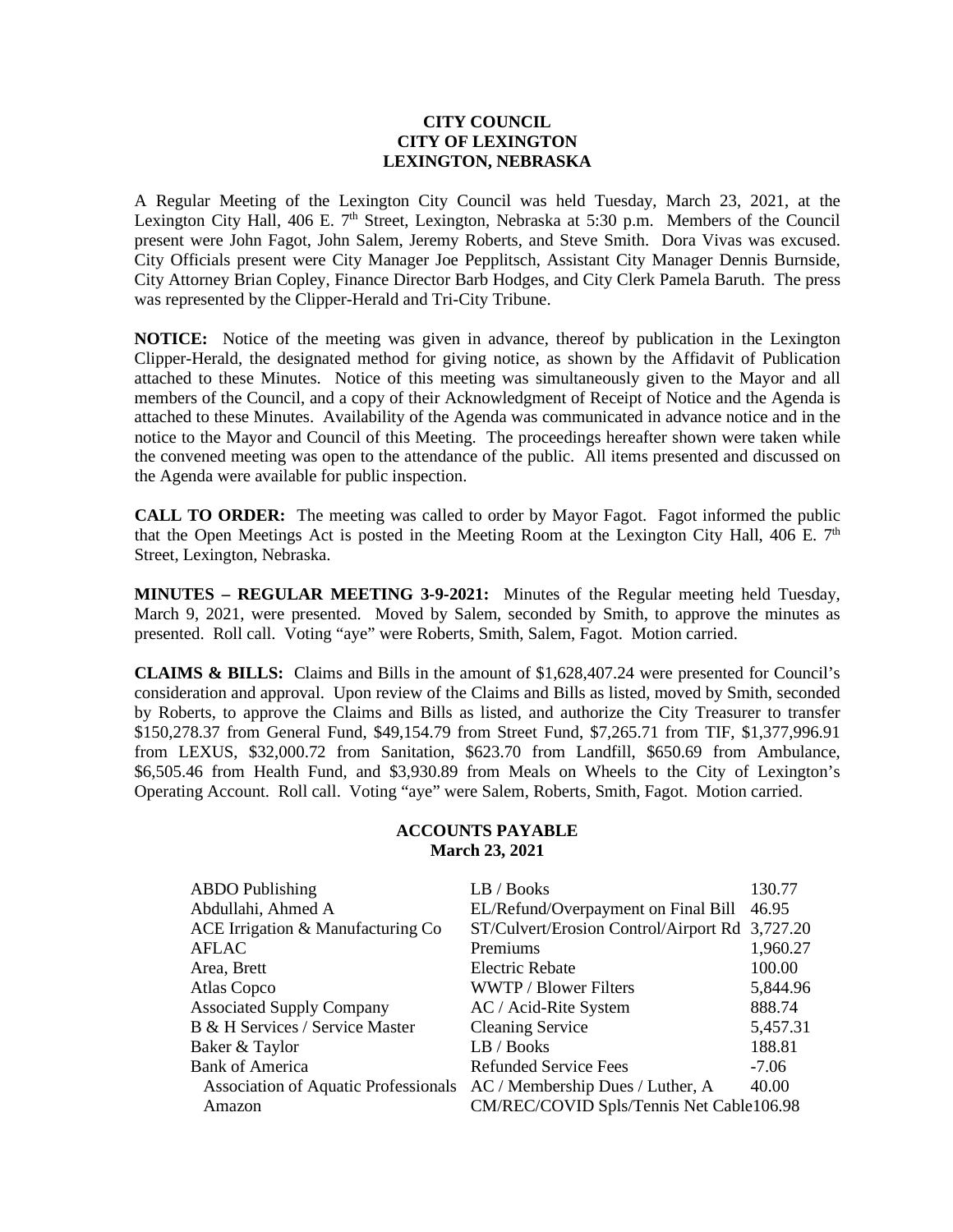| <b>Government Finance Officers Assn</b>                                     | CT / Virtual Training / Hodges, B            | 150.00       |
|-----------------------------------------------------------------------------|----------------------------------------------|--------------|
| Microsoft                                                                   | LB / Software Subscription                   | 48.00        |
| <b>United States Postal Service</b>                                         | CM / WR / Postage                            | 214.05       |
| Murphy Tractor & Equipment                                                  | WR / Parts                                   | 69.31        |
| Bass Pro Catalog / Cabela's                                                 | WR / Hip Waders                              | 643.84       |
| <b>Pressure Washer Parts</b>                                                | ST / Pressure Washer                         | 404.00       |
| T & N Acquisition / Targets Online                                          | PD / Range Targets                           | 213.06       |
| <b>International Code Council</b>                                           | DS / Training Registration / Brecks, B       | 216.30       |
| <b>Barco Municipal Products</b>                                             | ST / Flexible Markers                        | 1,426.37     |
| Bernal, Raymond                                                             | <b>Electric Rebate</b>                       | 850.00       |
| Beverly Bogle Louthan PC                                                    | Professional Fees                            | 1,200.00     |
| Cash-Wa Distributing                                                        | MOW / Food & Supplies                        | 1,968.90     |
| Cassanova-Gomez, Anvar J                                                    | <b>Electric Rebate</b>                       | 100.00       |
| Cengage Learning                                                            | LB / Books                                   | 195.97       |
| <b>Center Point</b>                                                         | LB / Books                                   | 180.36       |
| <b>Community Development Agency</b>                                         | TIF / Pentad-True Value                      | 7,265.71     |
| Core & Main                                                                 | WR / Meters / Radios                         | 6,268.27     |
| County of Dawson - Treasurer                                                | Property Tax / Greater Lex Lots              | 812.22       |
| Cummins Inc                                                                 | WWTP / Onsite Equipment Inspection           | 383.48       |
| Davis Energy                                                                | AMB/FD/ST/Fuel/Additive                      | 6,295.64     |
| Delatorre, Manuel                                                           | <b>Electric Rebate</b>                       | 850.00       |
| <b>Dutton-Lainson Company</b>                                               | EL / Meters                                  | 405.62       |
| Electrical Engineering & Equipment                                          | SW / Parts                                   | 120.41       |
| Fagot Refrigeration & Electric                                              | Reps/Conversion to LED/Heater Motor 789.20   |              |
| Fastenal                                                                    | REC / ST / SW / Parts / Supplies             | 788.12       |
| Fremarek Inc                                                                | PK / ST / Janitorial Supplies                | 1,319.89     |
| Galdamez Zacarias, Jackeline / Quadem PD / Plastic Plates                   |                                              | 48.00        |
| <b>Gnirk Lawn Care</b>                                                      | Ground Sterilant/EL Shop/Substations         | 2,332.50     |
| Gomez, Jose                                                                 | <b>Electric Rebate</b>                       | 1,500.00     |
| <b>Health Claims</b>                                                        | Claims                                       | 3,146.78     |
| Heldt, McKeone, & Copley                                                    | <b>Electric Rebate</b>                       | 78.00        |
| <b>Hiland Dairy Foods</b>                                                   | <b>MOW</b> / Dairy Products                  | 167.28       |
| Holbein, Dahlas                                                             | AMB/FD/Truck Maint/Fueling/Cleaning1,500.00  |              |
| Homeier Ventures / Bob's True Value                                         | AC / PK / Equipment Parts / Supplies         | 83.83        |
| <b>IGS ORIX Solar I</b>                                                     | <b>Solar Power Purchase</b>                  | 23,971.35    |
| <b>Ingram Library Services</b>                                              | LB / Books                                   | 130.65       |
| Kohl, Patrick J/Kohl Welding&Machining ST/Street Sweeper Part/Mount/Repairs |                                              | 190.45       |
| <b>Lawson Products</b>                                                      | ST / Tools                                   | 38.00        |
| <b>LEXUS</b>                                                                | <b>Utilities</b>                             | 49,558.53    |
| Martin Electric                                                             | FD / Equipment Light                         | 15.95        |
| <b>Matheson Tri-Gas</b>                                                     | AMB / Medical Oxygen                         | 154.94       |
| McFadden, Ryan/McFadden Auto Rep                                            | ST / Truck Repairs                           | 185.00       |
| Mead Lumber                                                                 | AC/OC/PK/REC/ST/WWTP/Tools/Spls 383.43       |              |
| Meyer, Galen                                                                | <b>Electric Rebate</b>                       | 1,650.00     |
| Microfilm Imaging Systems                                                   | LB / Annual Service Contract                 | 391.00       |
| MicroMarketing                                                              | LB / Books                                   | 110.98       |
| <b>Midwest Connect</b>                                                      | EL / Postage Machine Expense / Ink           | 310.30       |
| <b>MILCO</b> Environmental Services                                         | Landfill Methane Monitoring/Reporting 623.70 |              |
| <b>Municipal Supply</b>                                                     | WR / Parts                                   | 2,056.65     |
| Nebraska Public Power District                                              | O & M                                        | 91,567.56    |
|                                                                             | Power Purchase                               | 1,060,348.53 |
|                                                                             |                                              |              |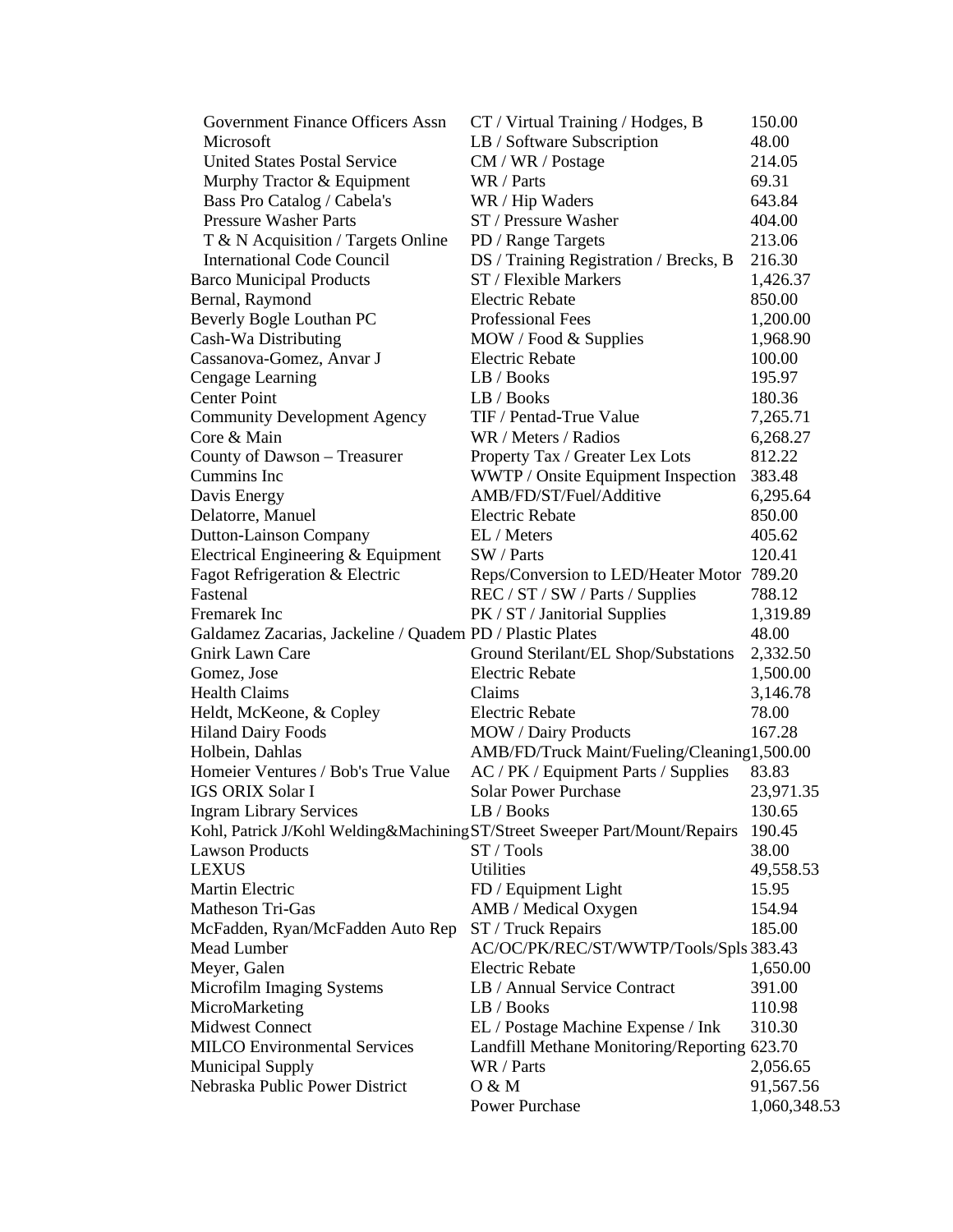| Nebraska State Fire Marshal                 | WWTP/Boiler Inspection/Certification 36.00                                      |            |
|---------------------------------------------|---------------------------------------------------------------------------------|------------|
| Nebraska Statewide Arboretum                | Membership Renewal                                                              | 100.00     |
| Nebraskaland Tire                           | CEM / Oil & Lube                                                                | 50.43      |
| <b>OCLC</b>                                 | LB/Cataloging/Metadata/Worldshare Subscriptions146.86                           |            |
| Odeys                                       | REC / Ball Field Supplies / Parts                                               | 464.00     |
| O'Hanlon Seed                               | PK / Grass Seed                                                                 | 337.50     |
| One Call Concepts                           | EL / Locate Fees / Dec-Feb                                                      | 279.44     |
| <b>O'Reilly Auto Enterprises</b>            | ST / Parts / Supplies                                                           | 58.98      |
| Paulsen Inc                                 | WR / SW / Limestone                                                             | 546.85     |
| Peterson, Christopher                       | <b>Electric Rebate</b>                                                          | 3,100.00   |
| Principal                                   | Dental Premium                                                                  | 3,614.01   |
| RepCo Marketing Co                          | PD / Simulator Solution                                                         | 97.65      |
| Rogers Sports Group                         | REC/Ball Field/Break Away Base Tops 299.48                                      |            |
| <b>Rural Med Management Resources</b>       | GGC / Grant / Foot Clinics                                                      | 140.00     |
| Sanchez, Jose                               | <b>Electric Rebate</b>                                                          | 1,650.00   |
| <b>Standard Insurance Company</b>           | Life Insurance Premiums                                                         | 1,034.42   |
| <b>Statewide Collections</b>                | EL / Collection Fees                                                            | 116.30     |
|                                             | U Save Pharmacy/Business Equipment EL / LB / ST / WWTP / Office Supplies 663.23 |            |
| US Foods                                    | MOW / Food & Supplies                                                           | 360.76     |
| <b>USA</b> Communications                   | City Internet Service / February 2021                                           | 345.60     |
| <b>Village Cleaners</b>                     | GGC / Janitorial Supplies                                                       | 58.12      |
| Vollmer, James L / Jamie's Garage           |                                                                                 | 75.00      |
| Walmart                                     | ST / Vehicle Towing                                                             |            |
|                                             | GGC / LB / PD / PK / ST / Supplies                                              | 668.10     |
| <b>Wesco Distribution</b>                   | PK / ST / Supplies<br>LB / Books                                                | 211.89     |
| Baker & Taylor                              |                                                                                 | 109.66     |
| Cengage Learning                            | LB / Books                                                                      | 49.88      |
| City of Lexington                           | <b>Utility Franchise Fees</b>                                                   | 91,691.20  |
| Dan's Sanitation                            | <b>Sanitation Fees</b>                                                          | 32,000.72  |
| Fagot Refrigeration & Electric              | ST / WWTP / Equipment Repairs                                                   | 3,965.60   |
| Galls                                       | PD / Uniform Expenses                                                           | 362.94     |
| <b>Great Western Bank</b>                   | LB / Petty Cash                                                                 | 203.49     |
|                                             | PD / ST / Petty Cash                                                            | 37.50      |
| <b>Health Claims</b>                        | Claims                                                                          | 1,211.20   |
| Lexington City Payroll Account              |                                                                                 |            |
| Payroll                                     | Wages                                                                           | 148,229.86 |
| Social Security                             | Employer Portion / FICA Med                                                     | 11,053.26  |
| Union Bank & Trust                          | Employer Portion / Pension                                                      | 4,840.97   |
| Union Bank & Trust                          | <b>Police Pension</b>                                                           | 3,051.99   |
| <b>ICMA</b>                                 | <b>City Manager Pension</b>                                                     | 951.23     |
| Mead Lumber                                 | PK / Supplies                                                                   | 7.99       |
| Lundeen-Isaacson Inc                        | FD/Insurance Endorsement/Grass Rig                                              | 397.00     |
| Nebraskaland Tire                           | WR / Oil & Lube                                                                 | 58.35      |
| <b>O'Reilly Auto Enterprises</b>            | ST / Parts                                                                      | 78.96      |
| <b>Platte Valley Excavating</b>             | <b>AC/ST/Stump Removal/Grass Hauling</b>                                        | 8,940.00   |
| Polydyne Inc                                | WWTP / Dewatering Polymer                                                       | 8,556.00   |
| <b>Rasmussen Mechanical Services</b>        | LB / Heating / Cooling Unit Repairs                                             | 649.24     |
| Rockmount Research & Alloys                 | ST / Welding Rod                                                                | 298.89     |
| State of NE Public Health Environmental Lab | WR / Testing                                                                    | 1,629.00   |
| <b>TASC</b>                                 | <b>Administration Fees</b>                                                      | 187.21     |
| <b>Tyler Technologies</b>                   | Handheld Meter Reader Interface/Maint 577.50                                    |            |
| Verizon Wireless                            | Cellular / Jetpack Service                                                      | 370.45     |
|                                             |                                                                                 |            |